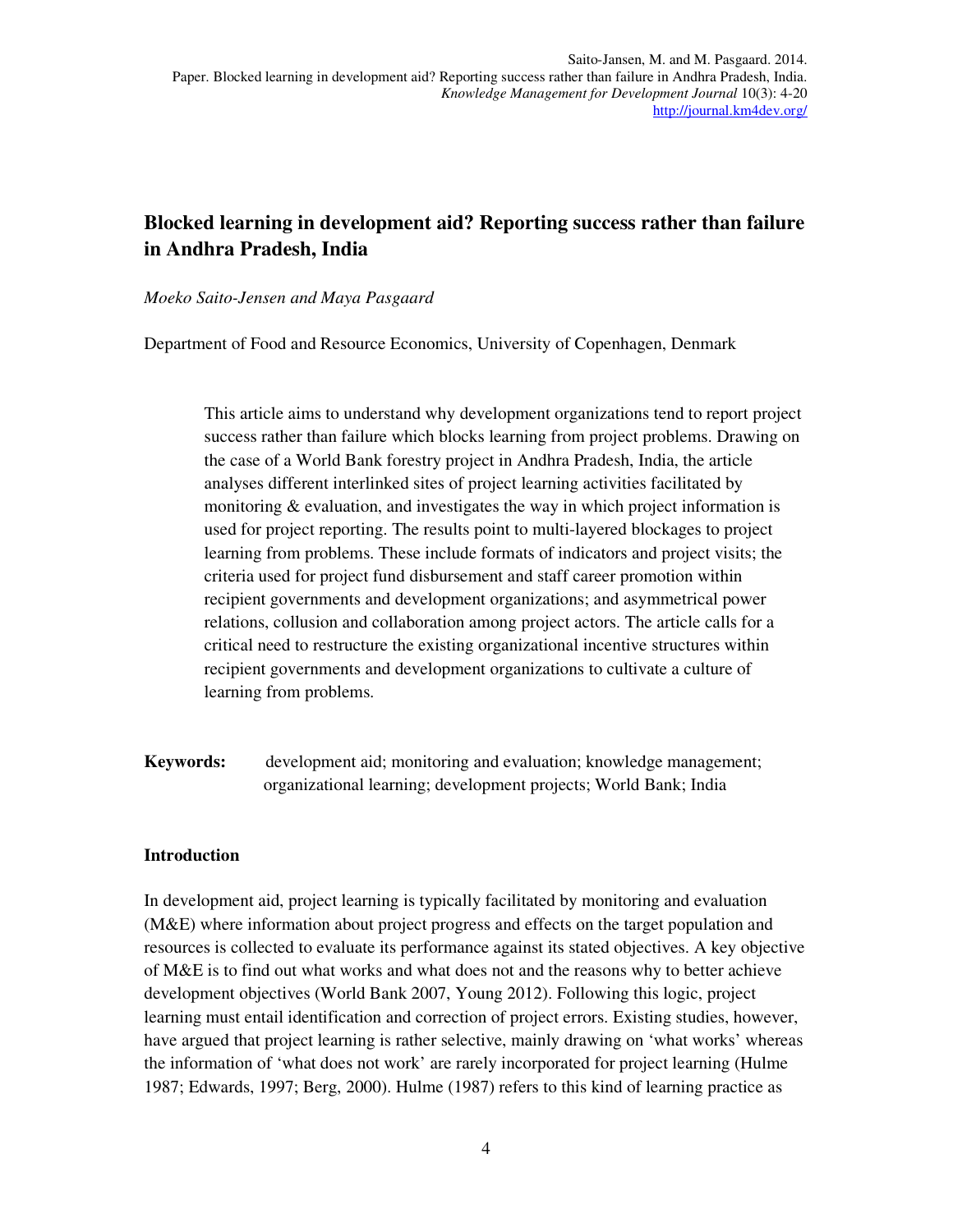'selective learning'. Here, development organizations tend to incorporate the kind of knowledge that indicates success while ignoring or omitting the kind of knowledge that points to failure. Success, in these cases, takes the form of tangible progress and achievements in accordance with project objectives. Failure on the other hand, takes the form of incompliance of stated objectives and organizational principles.

Edwards (1997) cautions that selective learning may invoke a significant risk of repeating same mistakes or even exacerbating the extent and magnitude of problems. Such risk can be a matter of a grave concern not only for local populations who may be adversely affected by projects but also for development organizations. For the unreported or uncorrected problems can eventually result in project breakdown, which damages organizational reputation. For instance, Wade (2011)'s study on the World Bank funded Sardar Sarover project in India showed that local and international non-governmental organizations (NGOs) came to organize worldwide large-scale campaigns and demonstrations against the project due to its increasingly visible destructive effects. As a consequence, the Bank was forced to withdraw its funding from the project.

Despite such risks with selective learning, this type of organizational practice to focus on success rather on failures seems to perpetuate and persist. In order to find out why this may be the case, this article conducts an in-depth study of M&E activities of a World Bank forestry project in Andhra Pradesh, India.

# **From organizational to network analyses**

Existing literature within development studies offer some insights into why development organizations tend to report success over failures and thereby do not learn from failures. Broadly, these insights relate to 1) M&E performance indicators, 2) organizational pressures, and 3) the role of project actors and their relations, as detailed in the following.

Firstly, some analysts attribute the reason to organizational factors such as the way information is acquired through M&E. M&E activities entail development of *quantifiable performance indicators* against which projects evaluate the achievements against stated objectives. For example, these indicators may include the number of project beneficiaries and the number of roads built by a project. Baviskar (2005) and Schreckenberg (2010) argue, however, that quantifiable indicators tend to conceal social and political project effects which are not easily measurable. For instance, the number of project beneficiaries does not provide information of who among these beneficiaries are active/inactive in executing the project, and more qualitative approaches as an alternative or supplement to such quantifiable indicators are disadvantaged by being considered weak and subjective by its critics (Pasgaard 2013). Moreover, since M&E mainly captures a project's impacts on 'targeted population and resources', project impacts on population and resources that fall outside the target tend to remain invisible (Saito-Jensen and Jensen, 2010). Baviskar (2005) and Chambers (2006)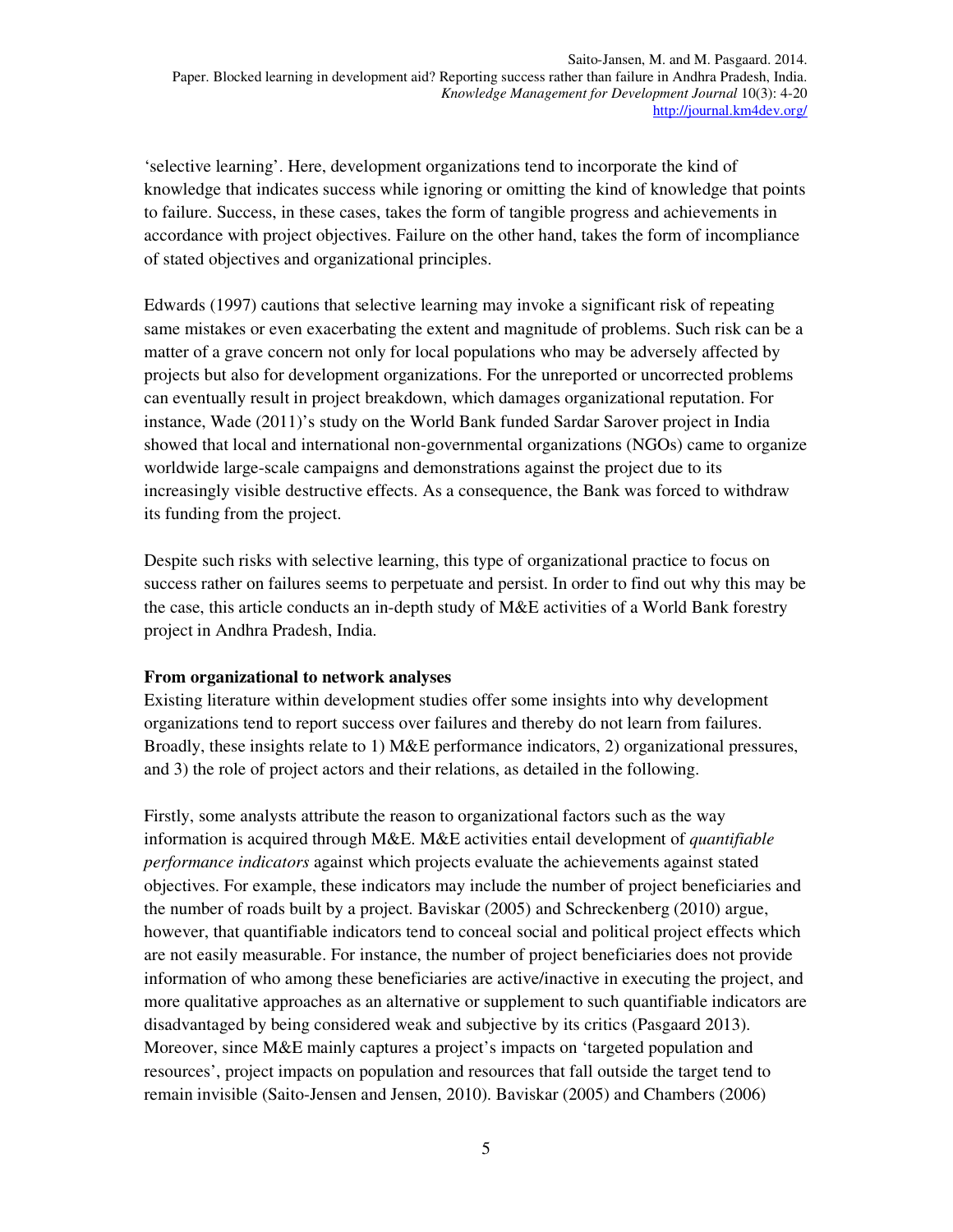further highlight the tendency for project teams to visit relatively successful project sites, close to the road and interview beneficiaries who are willing to showcase project successes rather than project failures (ibid). Due to this, the project information that development organizations acquire through their project visits is often limited to what supports the project rationale.

Secondly, other analysts point to different organizational factors for explaining the reporting of project success over failure. Wade's (2011) study highlights a development organization's defensive attitude, which leads to the refusal to officially acknowledge criticisms of its project that may lead to a delay or cancellation of projects. Such defensive attitude may be created due to *organizational pressure* to ensure the project continuity and the flow of funding (Baviskar 2005, Li 2007). In his study of the World Bank's learning, Goldman (2005) argues that such pressure operates even at the individual level. He noted that the Bank's internal promotion structure (where career advancement depends on the number of the 'successful' projects that they manage) created a strong incentive for individual staff to manage as many projects as possible and to claim success for them. In consequence, little time were given for in-depth learning from project experiences, and any findings that seriously question the credibility of their projects were overlooked or suppressed. In a similar vein, Milne and Adams (2012) explain how complicated struggles over resources within communities can simply be ignored by the conservation project staff, and ironically, this often serves to reinforce the stereotyped romantic images of communities the very same institutions may wish to challenge (Leach and Mearns, 1996) These organizational explanations provide valuable insights into why development organizations tend not to learn from project practice by reporting success over failure. Yet, they do not fully explain why selective learning perpetuates and persists.

Thus, thirdly, as Mosse (2005) argues, project learning (M&E) involves not only development organizations, but also other *project actors* such as villagers, NGOs, recipient governments and consultants. These actors also play an important role in facilitating learning practice and outcomes. There is thus a need to go beyond organizational analyses that focus on internal structure of development organizations and their practices in isolation from other project actors.

Drawing on Latour's theory of translation, Mosse (2005) argues that studies of development practice should attend to specific relations (networks) constituted among project actors that shape a particular knowledge about a project such as its 'success' and 'failure'. According to Latour (1986), there are human and non-human actors (such as indicators, criteria, and reporting formats) both of which possess the capacity to share how information is *translated*. For instance, quantifiable indicators automatically may limit a project's social and political impacts from being reported. Some project actors may pass on, ignore or modify project information for further reporting. As a consequence of translations, each time project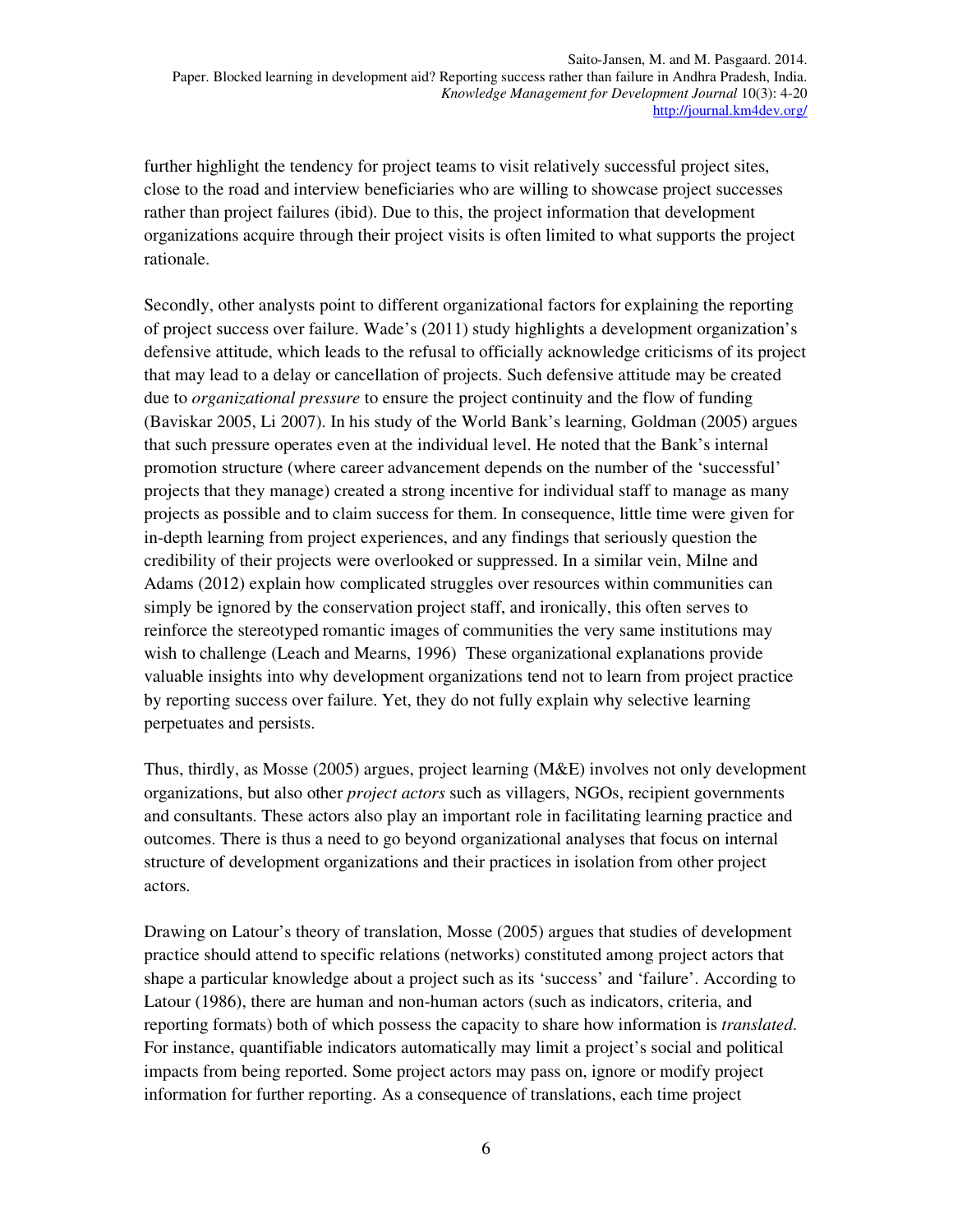information moves from one place to another, the nature of project information (knowledge) is likely to transform. But Latour (1986) adds that the certain knowledge claim becomes more powerful than others only when many actors are enrolled in 'networks' where heterogeneous actors are associated in support of the claim. Conversely, the consequence of failure to assure such support is that knowledge claims are weakened or become irrelevant or illegitimate.

In his study of a project of the UK Department for International Development (DFID) in India, Mosse (2005) documented that project activities led to the formation of a particular network of actors who collectively engaged in translation of project knowledge effectively manufacturing the image of project success. These translational activities necessitated strategic and purposeful collaboration and compromise of various actors including villagers, NGOs, government officers and consultants. Mosse's study has illuminated the important role of network in shaping particular outcomes of project learning which cuts across different sites.

### **Analytical framework and methods**

Drawing on the analytical concept of translation and an empirical case of a World Bank forestry project in Andhra Pradesh state of India, this article aims to unpack the processes and results of project learning, i.e., how information about project progress and effects on the target population and resources is collected at different sites of project learning. In the case of the World Bank project, these sites include (1) project sites where field officers of recipient government collect village level information, (2) recipient governments where village level information is aggregated for reporting, and (3) World Bank where project team learns from project experiences.

At each site, the article examines (1) what kinds of actors (e.g. project implementers, local villagers, M&E performance indicators and organizational factors) interact in collecting information to report on project progress and effects (2) what kinds of networked relations these interactions give rise to, and (3) how the network shapes what kind of information is enrolled or removed for project reporting. For the analysis, particular attention is paid to the collection and transformation of project information, to the manufacturing of project success, and finally, to how this image of a successful project crystalizes within the World Bank.

The case analyses draws on two kinds of experiences in analysing the project. One is the first authors' own experience of a one week official mission to investigate the case study project in May, 2005 where she participated as a World Bank officer accompanied by a high-ranking forest department officer to visit several villages pre-selected by him. The other kind of experience is her longer-term five-month independent research experience conducted as a part of a PhD research on the same project during the period between May 2005- January 2008 in Andhra Pradesh. This research was supplemented by follow-up interviews conducted in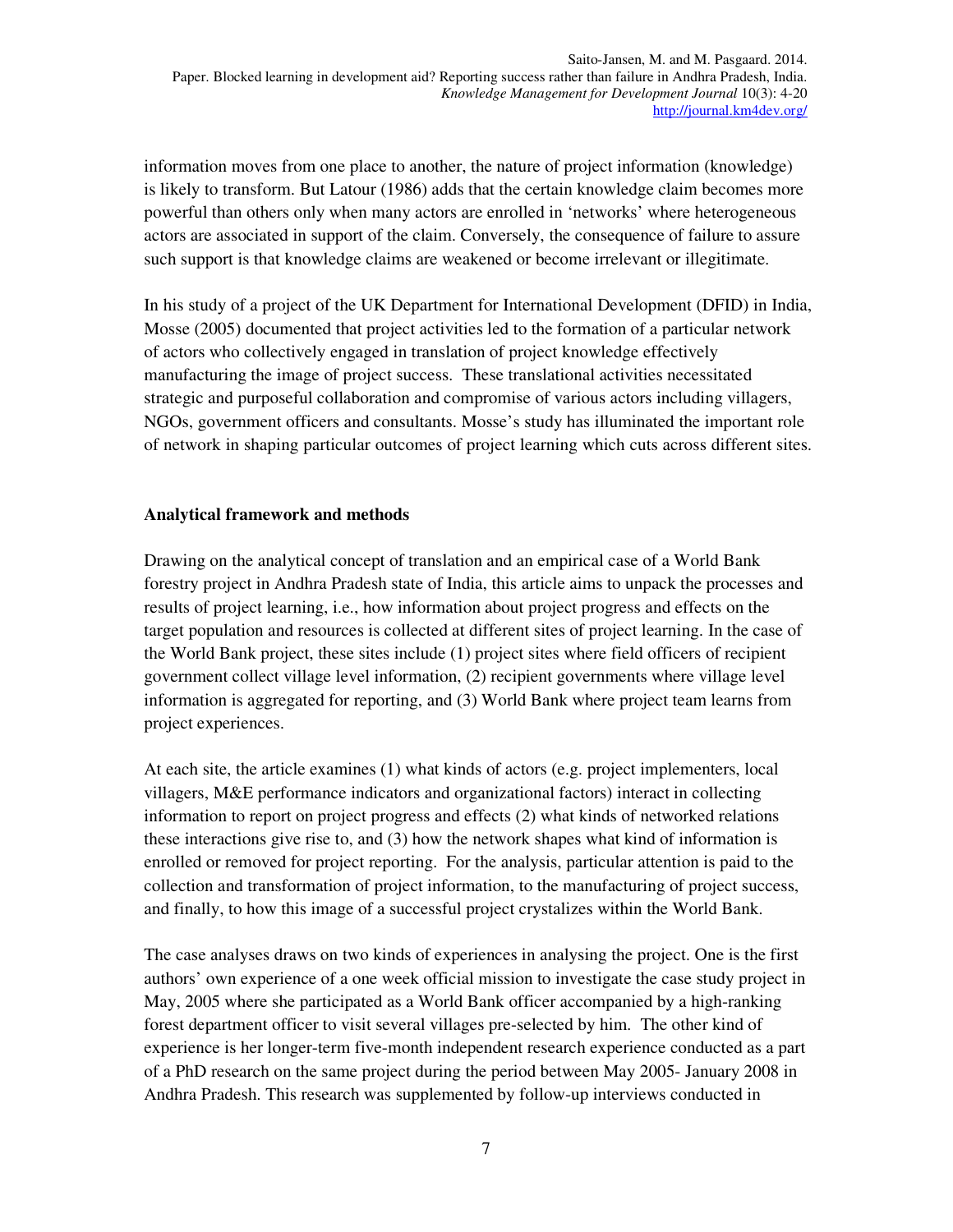October 2007 and November 2008 with the World Bank staff who are engaged in project reporting and management.

Within Andhra Pradesh, the five villages were selected for a case study. Two of these villages (referred to as K1 and K2) are located in a remote area, the forest-dense Khammam District. Both villages are small-sized tribal villages around 40 households each. The other three, M1, M2 and M3 are located in the forest-scarce Medak District close to the state capital city. These three villages are large-sized (ranging from 150 to 400 households) and composed of mixed social groups. All villages except for M3 constituted forest protection committees after 1996. M3 was simply not included in the project because not enough forest was available due to the forest scarcity in Medak.

For data collection, the first author conducted semi-structured and open-ended interviews with a total of 133 villagers and questionnaire surveys with 561 villagers. Informants were asked questions related to subjects such as their main reason for joining the project, kinds of project activities they participate in, and their perceptions of benefits and losses accrued from the project, and of changes in forest conditions. Additionally, the first author conducted semistructured interviews with 10 forest department staff at different levels, beat, section, ranger, district and state levels and 8 local NGO staff members.

In the following, the background of the case study is briefly outlined, followed by empirical findings from the field research conducted by the first author. These findings are further discussed as framed earlier, in terms of project reporting facilitated by M&E performance indicators, organisational pressures and the role of project actors, with the aim to understand why and how development organization tend to report project success over failures, which in turn blocks the learning from project problems.

# **The case study: World Bank Forest Management Project, Andhra Pradesh**

Prior to 1990s, the government with the right over forests and rural forest dependent people without the rights have had frequent conflicts over the forest utilization, which often resulted in further degradation of forests. In 1990, the government of India introduced Joint Forest Management (JFM) partly to resolve the historical conflicts but mainly to better achieve effective forest protection and conservation. JFM recognizes forest dependent people as comanagers of forests through creating a partnership between forest protection committees consisting of forest dependent villagers and the forest department for forest management and protection (GOI, 1990). Under JFM, these villagers are officially granted with the right to use some forest products at least for subsistence use.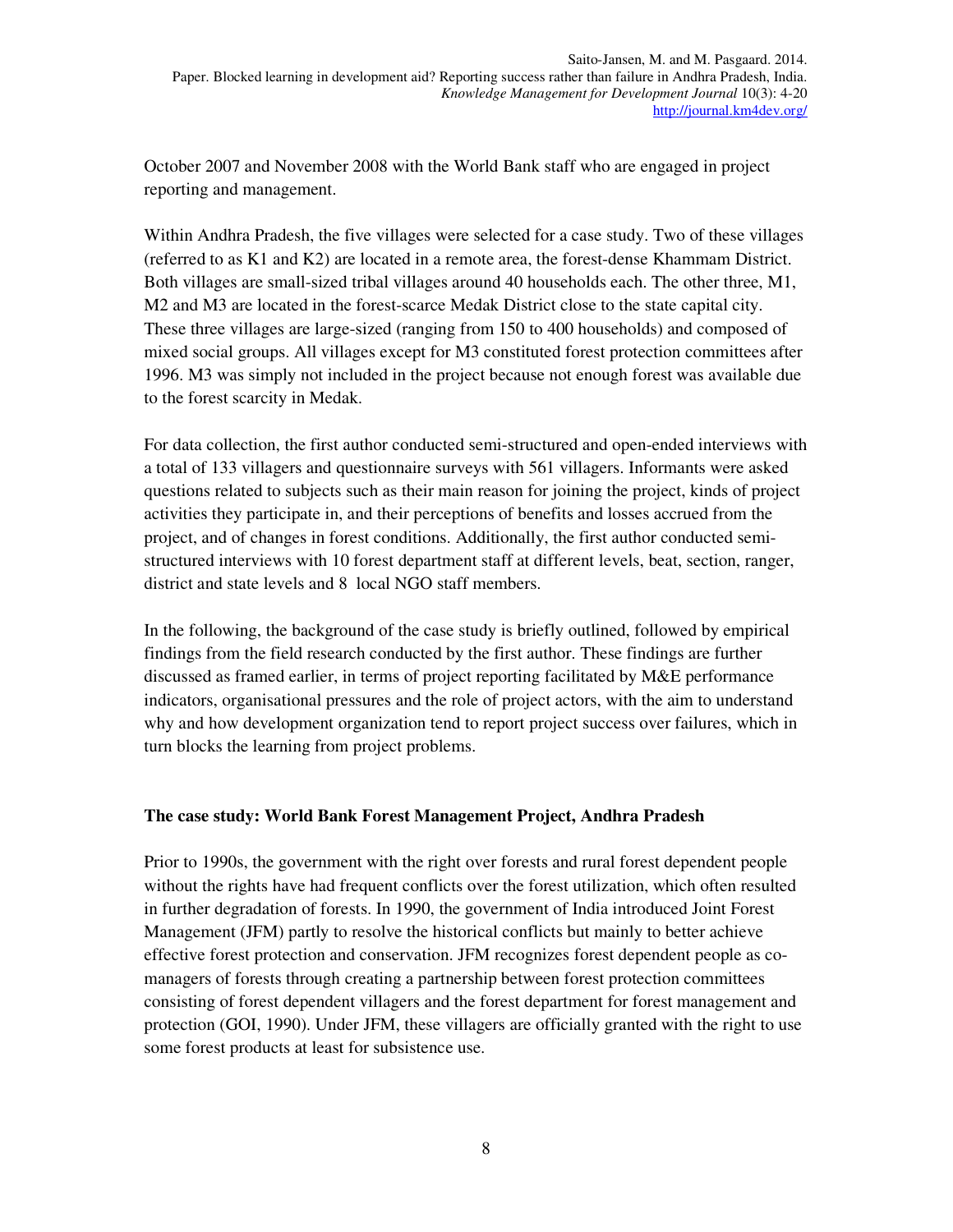In Andhra Pradesh, the World Bank funded forestry project was implemented in two phases (the first from 1994 to 2000 and the second from 2002 to 2010) with the forest department as recipient government. The second project was introduced as a follow-up to the first but shifted the project's main objective from forest conservation and protection towards promoting the participation and livelihood improvement of forest dependent communities. This was in consequence of the lessons from the first project suggesting that the realization of livelihood needs from forests is a crucial developmental goal and but also an important means to assure better forest protection and conservation (World Bank, 2002). The following analysis refers mainly to the objectives, activities and effects of the second project as it is more recent.

To achieve the project objectives, the second project developed 'creating an enabling environment', 'forest management', and 'community development' as integral project components (ibid.). The project also developed *performance indicators* for M&E. These include the size of forests treated and the size of plantation established (to assess impacts on *forest management*), and the number of forest protection committee members enrolled and trained in forest management operations, the number of micro plans prepared, the frequency of forest protection committee meetings, increase in NTFP derived incomes (*to assess impacts on community participation and their livelihood improvement*) (ibid.).

## **Mixed project effects on policies**

Since 1994, the project brought about numerous policy changes through the issuance of administrative orders to make the project run according to its objectives. According to the order issued in 2004 (GoAP, 2004), forest protection committees should take a primary responsibility for preparing a micro plan to design and implement forest management and protection activities. Committees should carry out forest protection activities and would be rewarded 50% of fines if they apprehend offenders to the forest department. Members would also receive daily wages for forest management activities and rights to a share of various forest resources for subsistence and sale. Grassroots NGOs became mediators between the forest department and committees in supporting the JFM implementation. By the time the project was completed in 2010, 5,153 forest protection committees had been established under the project (World Bank 2010). The above policy changes were all in accordance with project objectives. However, these policies were implemented in variable ways as shown in the five case villages.

# *Variable degrees of participation of forest protection committees in project activities*

In Khammam, empirical findings from the case study show that forest department field officers dominated the project activities, which hindered the meaningful participation of both villages (K1 and K2). The officers devised micro plans for forest management works, and facilitated these works where villagers participated as a wage labour. According to interviews with informants, the officers never paid the stipulated 50 per cent of fines as a reward when villagers apprehended illegal loggers to the forest department. Similarly, in Medak, officers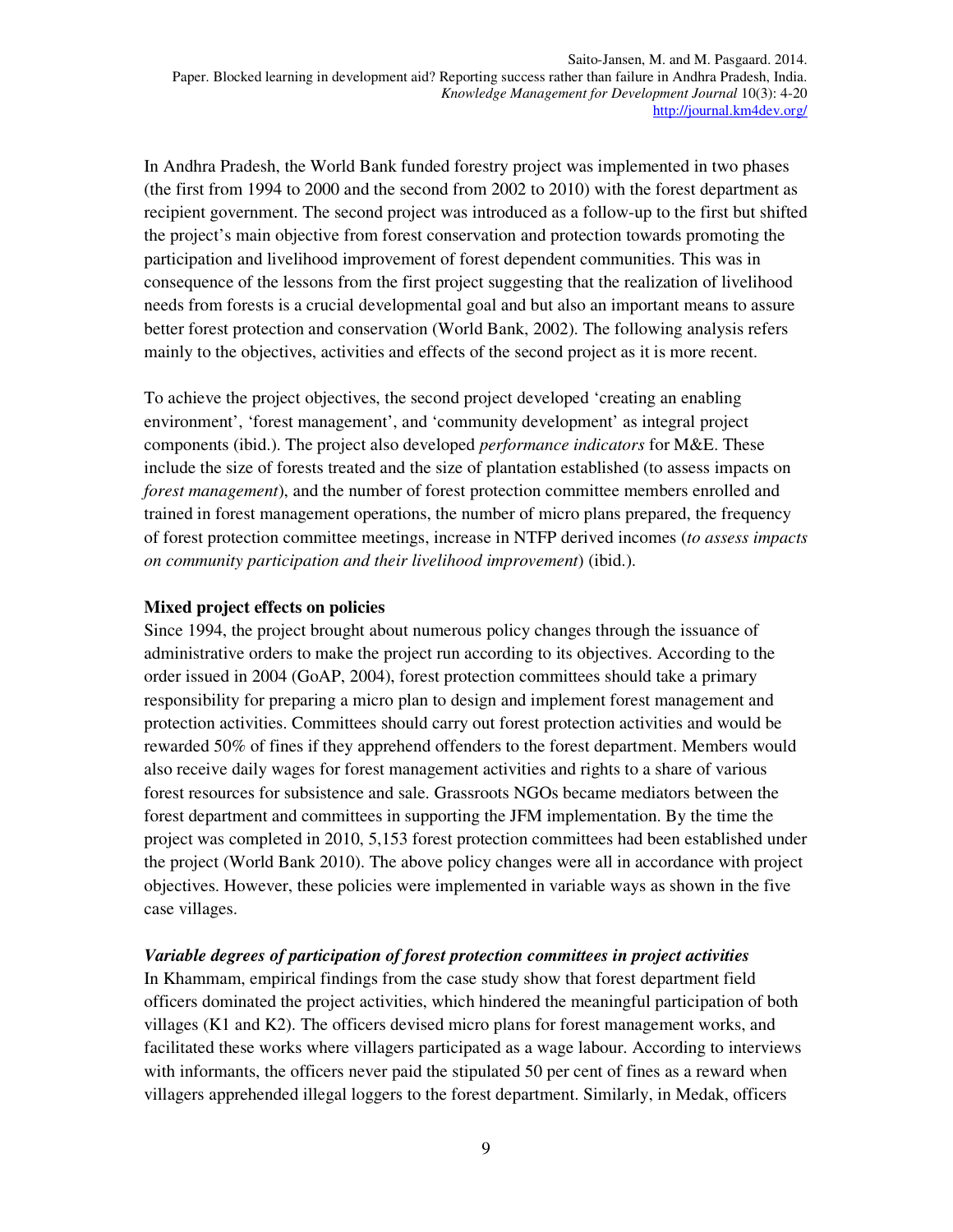played a dominant role in micro plan making, and both villages participated in forest management works only as a wage labour. Yet, both villages played a significant role in forest protection by devising their own rules for forest use and employing forest guards to protect forests from other villagers. They captured and collected fines from other villagers who illegally harvested forest products from their territories assigned under the project.

# *Diverse effects on forest protection and improvement*

Results from interviews and surveys indicated that in Khammam, both villages completely stopped forest protection activities due to lack of the support (reward) from forest department. This resulted in continuous degradation of their forests. In Medak, rigorous forest protection activities led to regeneration of the forests only in M1 as indicated by the survey results. In the case of M2, its committee collapsed due to the internal conflicts over benefit distribution, this resulted in rapid degradation of their forests.

# *Mixed results on livelihood improvement of forest dependent people*

In Khammam, the case study shows that the project had limited impacts on livelihood improvement. Interviews with villagers revealed how they received small daily payments of Rs40 for forest management works, far below the official rates ranging from Rs50 to 90. According to the villagers, this happened because officers had deducted portions of the payments to fill in their pockets. Due to limited benefits, most village informants viewed the project as merely a government sponsored off-season employment project**.** In Medak, empirical findings show that the project's impacts on the villagers' livelihoods were mixed. M1 has come to enjoy increased amounts of forest products because of forest regeneration and revenues generated from fees and fines, whereas M2 completely lost such gains due to the breakdown of the committee. Yet, a far more damaging effect was observed within nonproject villages, such as M3 which were excluded from the project. Since the project inception, the villagers in M3 have lost access to nearby forests that was allocated to other villages for management and have been punished with large amounts of fines when they harvest products from forests managed by project villages.

Even though these brief observations may not provide a complete picture of the project and its effects, it is obvious that actual impacts of the project are diverse where some were in accordance with its objectives but others ran counter to them. From the next section, the article examines what information actually gets enrolled, ignored or modified by project actors for project reporting.

# **At project sites: beginning transformation of project knowledge**

At project sites, field officers collect project information, for example from villagers, grassroots NGOs and project documents. In Khammam, villagers and NGOs showed strong hesitation to address project flaws and problems. It took some time before the villagers began to express their views of the project and officers. One villager said to the first author: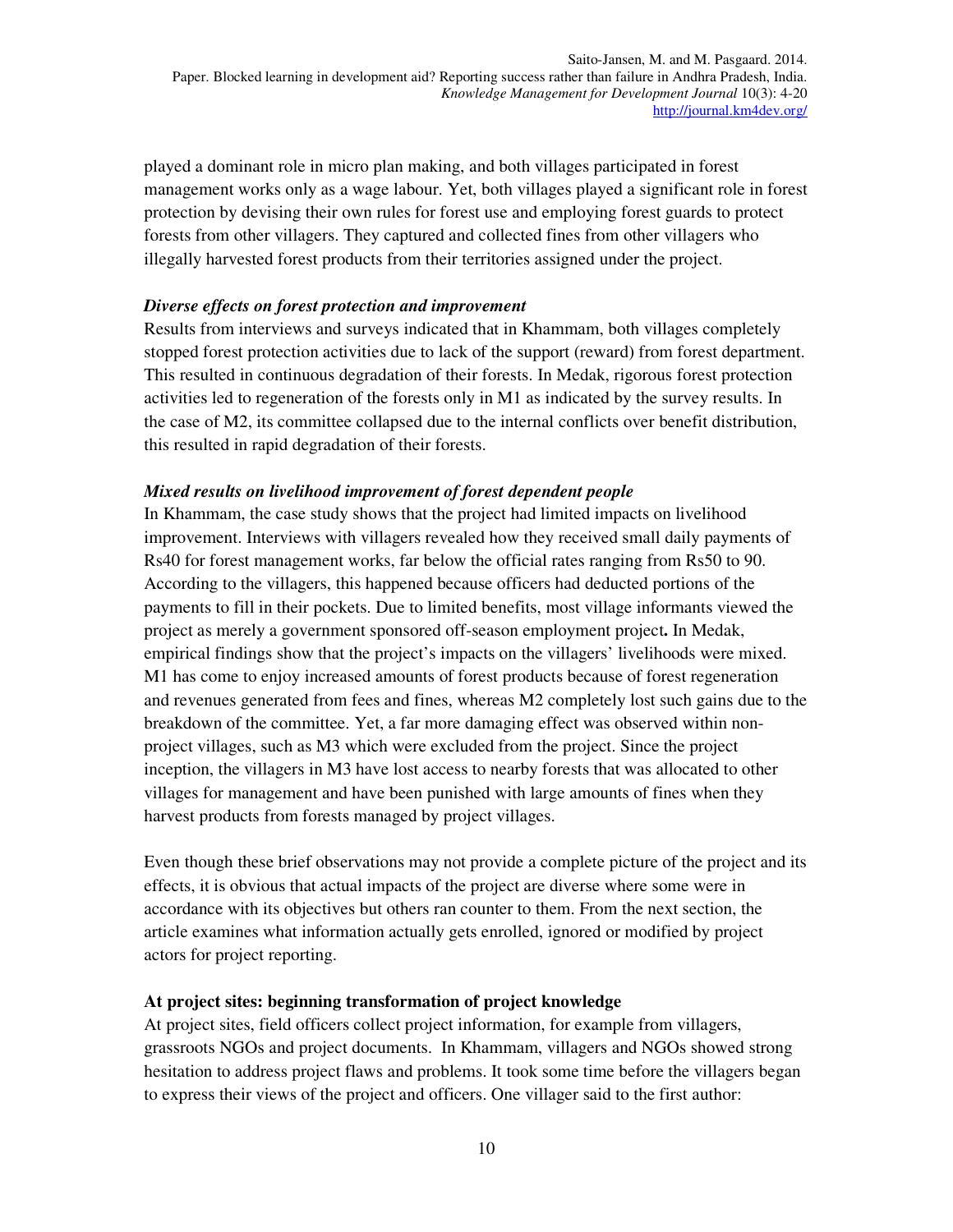*If you promise not to tell the forest department what I say: they have harassed us for a long time… Even though their harassment reduced after JFM, they still broke a number of promises. They never paid us our share of fines from the illegal loggers we handed over to the forest department. So, we are very angry…. This is why many of us boycotted meetings organized by the officers…* 

This villager clearly fears that officers would use this information against them. His remark also indicates that despite the project rhetoric of a *partnership*, officers' authoritative attitude remained. And so did villagers' fear for the officers, who had long punished them as forest offenders or encroachers before the project initiation. Similar to villagers, grassroots NGO staff were concerned that the author's research findings on what they consider 'politically sensitive' subjects such as illicit revenue generated for the forest department would harm their *collaboration* with the forest department, which provided funding to them for the project facilitation.

In contrast, in Medak, the case study findings show that villagers and NGOs expressed little fear in addressing problems with officers. The M1 committee even openly accused the officers of the misuse of the project fund and managed to claim their fair shares. The M3 nonproject village reported numerous times to the district forest officer about the damage caused by the project and pledged him to provide solutions. They could do so because the villagers in Medak, being significantly more educated than the ones in Khammam, were well aware of their rights and came to claim their rights with the officers as a large-sized collective group rather than individuals. And importantly, a grassroots NGO in Medak assisted the villagers in these efforts. It is worth noting that this NGO was financially independent, hence, without the pressing need to maintain a collaborative relationship with the forest department.

These examples indicate that villagers' and NGOs' motivations to report problems were shaped largely by their relations with officers. Some deliberately refrained from taking action for fear of punishment or due to the interest to collude with officers to retain project benefits. Others, relatively free from such fear or interest, showed less hesitation in addressing problems for solutions. However, even in the latter case, the officers rarely acknowledge and respond to these problems. The next section examines the kinds of information actually used for M&E and the underlining reasons for why the project information on project problems were left aside.

### **Within recipient government: manufacturing project knowledge of success**

For M&E, field officers collect information about each project village to report to higherranking officers. Such information is collected from micro plans for forest management and other related activities, account books on project related income and expenditures, meeting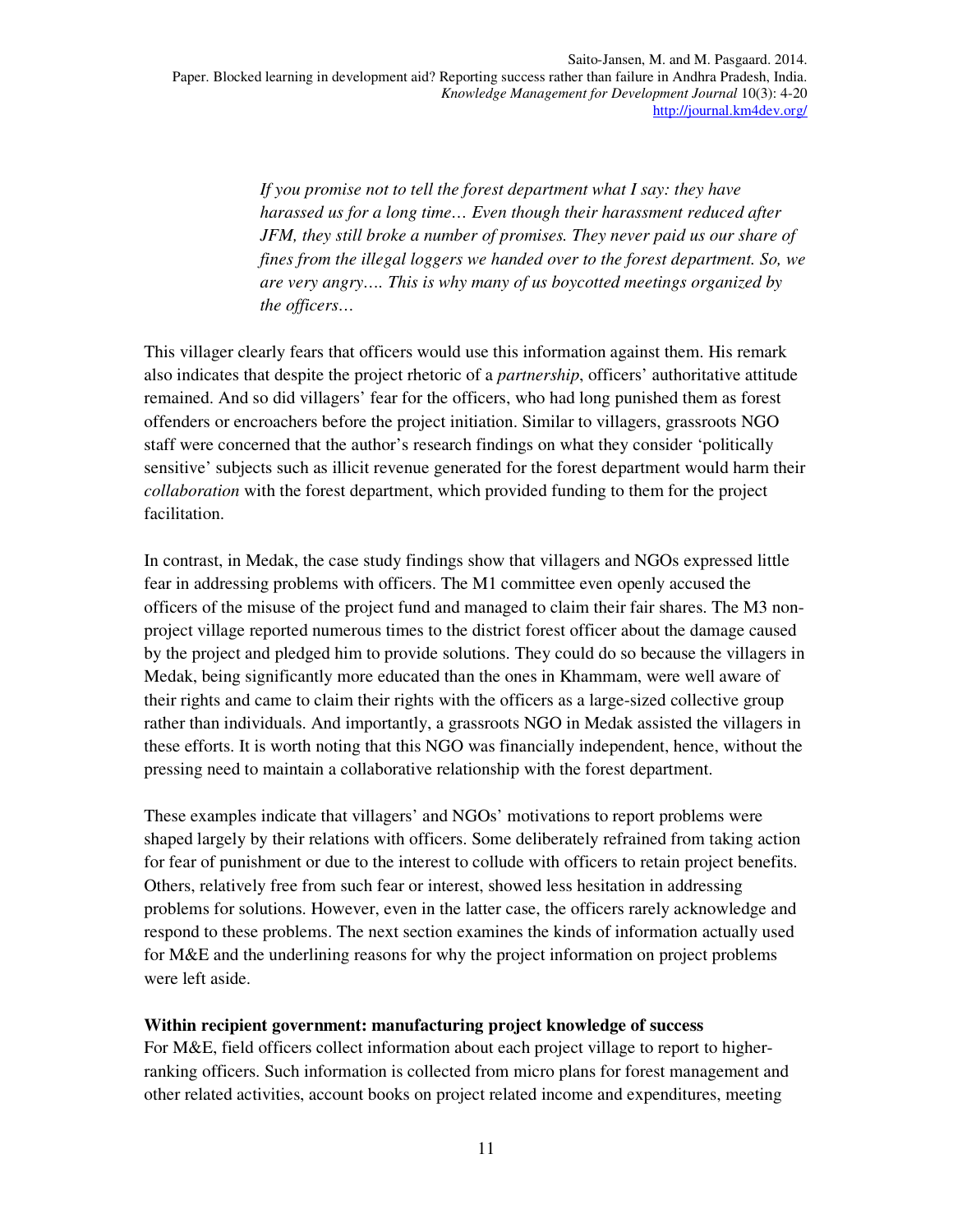minutes, work attendance records on types and daily wage rates of forest management activities and official records on forest management works such as size of forests treated and plantation established. These documents and records are generally under the control of, or monitored regularly by, the field officers.

The kinds of project information that these officers registered for project reporting were ones that aligned well with the project objectives. These indicate a high degree of *community participation, tangible forest improvement*, and *livelihood improvement of project villagers*. For example, according to the micro plans of K1 and K2 in Khammam, villagers, the officers, and an NGO *participated* in making the plans. According to their meeting minutes, meetings were held regularly and attended by a majority of members. According to their forest work records, a significant size of forest areas were treated and planted. According to their work attendance records, committees received 'official' wage rates ranging from Rs50 to 88 for their forest management works. Meanwhile, the kinds of information that did not routinely enter into project reporting were ones that contradicted the project objectives. For instance, the above information contained no reference to the fact that officers in Khammam did not support forest protection activities conducted by committees. Nor did the reports contain the information of actual low wages Rs40 paid to committees. The information also concealed the fact that the actual participation of villagers in Khammam was quite limited. The information about forest work also does not show the actual condition of forests where some treated or plantation areas were under recovery or re-growth while treatment of other areas failed. Finally, the information that addresses any side effects on non-project villages such as M3 village in Medak is simply not used.

These information are aggregated for reporting to the project manager at the forest department, among the highest ranking within the organizational hierarchy. By the time project knowledge reaches him, an image of a successful project is further emphasized. An implementation report, prepared by the forest department in 2007, solely remarks on project progress and achievements (Andhra Pradesh Forest Department 2007). According to these reports, the project successfully promoted the participation of forest protection committees; the project had positive impact on forests (by noting that 343,256 ha of forest areas were treated, exceeding the original target 315,800 ha); and the project improved the livelihood of the forest dependent (by noting that 23.8 million man-days of employment had been generated during 2005-06). In addition, the forest department issued a project brochure entitled: 'light at the end of the tunnel: sparks of success' (Andhra Pradesh Forest Department, 2005), showcasing a number of successful stories from project sites with pictures of smiling villagers.

The above results of M&E clearly point to recipient government's strong interest to showcase project success. Here, individual officers' motivations and agency to address problems were also supressed as exemplified by the following quote from a group of interviewed field officers.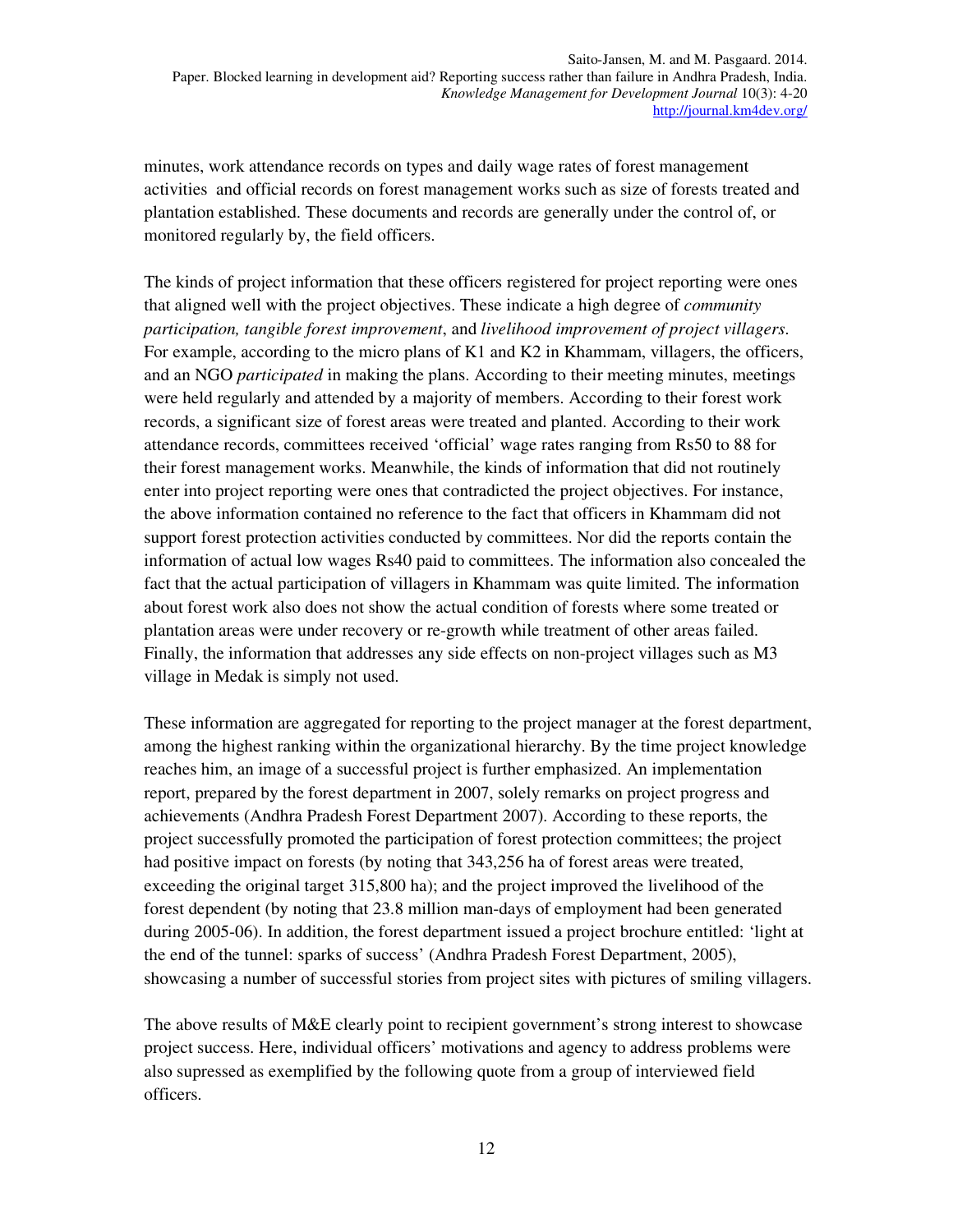*We [the field officers] think that JFM is a 99% failure. But even though we address problems with JFM implementation to higher-ranking officers, they do not listen to us…. They just order us to do our jobs, as they say.* 

In sum, the project knowledge that built on the project's achievements was constructed whereas the project information that contradicted the project rationale was ignored, removed, or modified to fit the project objectives. Additionally, negative side effects on the surrounding population of the project area were simply not captured by indicators that focused solely on the effects within the project areas. One of the reasons relates to the particular pressure created by the criteria for project fund disbursements. Since the continuation of its funding depends on the demonstration of tangible progress such as the numbers of activities conducted under the project against the stated targets, officers across all levels are under pressure to actively seek the information on project achievements. In addition, since the promotion of officers depends on work performances including successful implementation of the project, individuals are discouraged to search for and take responsibilities for project problems for the fear of criticism or punishment in the forms of demotion or losing jobs.

### **Within the Bank: crystalizing the image of a successful project**

Within the Bank, a project team utilizes the information provided by recipient government as well as conducts project visits in order to learn directly about project experiences for project learning. This section examines whether the project visits conducted by the team simply support the project knowledge that were already constructed by the recipient government or serve to supplement, modify or challenge it.

Project visits take place once or twice a year for one to two weeks. According to an interviewed project team leader, due to the limited time and budget allocated for project visits, a team tends to choose relatively accessible villages which usually receive more project support than remote villages. And because visits are generally organized by recipient government (with vested interests in demonstrating success), the project team is likely to be taken to model villages and to talk with beneficiaries who are willing to showcase success. The presence of a high-ranking officer is also likely to discourage informants from sharing project information which contradicts the project objectives.

When recipient government organizes project visits, this frames where the Bank investigates project effects and limits whom the Bank can talk with. The evaluations drawn from such type of visits are likely to crystallize the image of success as shown in the following two examples. One is the authors' own evaluation drawn as a result of her one-week official project visit to several villages pre-selected by the forest department officer. At the project site, field officers, NGOs and villagers together showcased the project's numerous positive impacts on forest conservation and livelihood improvement. As a result of the visit, the author wrote the project evaluation report that was unequivocally positive about project impacts with no references to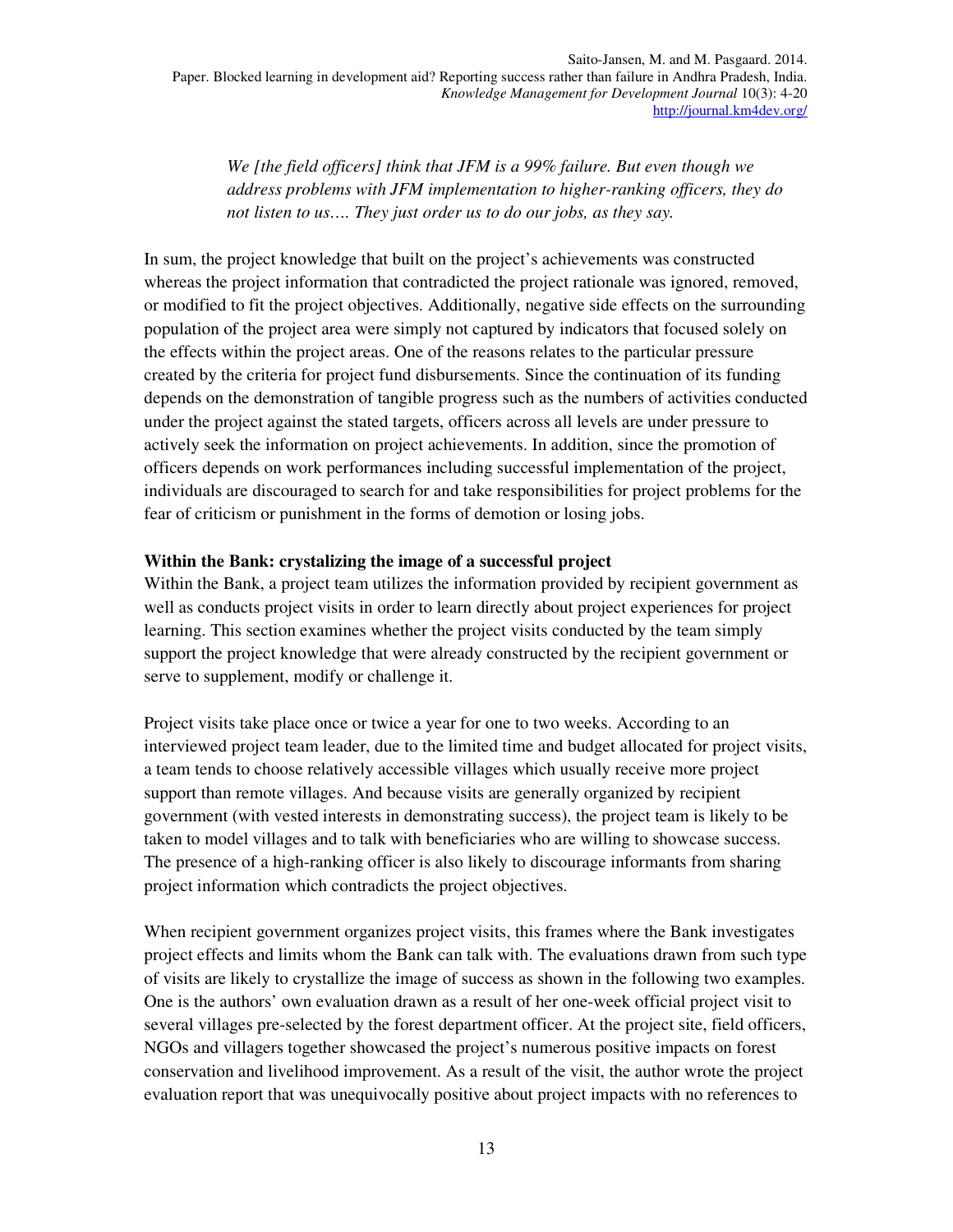its failures or unintended side effects. A similar type of evaluation was made by a project team leader who conducted a number of visits to the same project. During an interview, he highlighted a full ownership of villagers in their project activities in making micro plans, managing their forests and generating significant income under the project.

Such crystallized image of success can also be found in the implementation completion report of the first project that the project team submitted to the board of the Bank in 2010 (World Bank, 2010). The report remarks 'the project has substantially alleviated poverty… while it successfully increased forest cover through mobilizing communities' (p15, ibid.). As such, the Bank's project team rates the overall outcome of the project as 'satisfactory'. It is however worth noting that there were no statements of problems that the project gave a rise to. Also, the above numbers need scrutiny since they were produced as a result of aggregating village level data as illustrated in the previous section. If most of data are manufactured through selective use of data as observed in this article, the full trustworthiness of the data can be questioned.

One may conclude that it is mainly due to the recipient government's strong interest to showcase success as well as a variety of practical constraints associated with project visits that the Bank project team learns mainly from project success, i.e., rarely learns about project problems. But such interest can be detected in the response of the project team leader to the author's research findings on adverse and unintended project effects:

*I am aware that among 5,000 forest protection committees under the project, around 1,000 have demonstrated a number of remarkable achievements…. The committees you studied may belong to the rest of 4,000…If we devote our resources equally to all 5,000 committees, it is difficult to lift all up to a higher level. In this case, the project's overall achievement would be quite limited…... But by concentrating our resources on these 1,000 committees, we can demonstrate successful examples which we hope spill over to other villages….* 

According to him, due to the challenge to ensure success in all 5,000 committees, his strategy is to focus on 1,000 well-performing committees and to evaluate the project performance based on them. But such a strategy also renders the adverse effects which arise outside these committees of little concern to the Bank project team. More importantly, his theory of *spillover* may not hold true in practice. Examples of the case study villages demonstrated that the success in one village does not automatically replicate itself in other villages since the villages implement the project activities in variable ways depending on their political and social contexts. Hence, unless the project learns about what may constitute obstacles for these villages to meet the objectives, presumed spill-over effects are likely to be limited.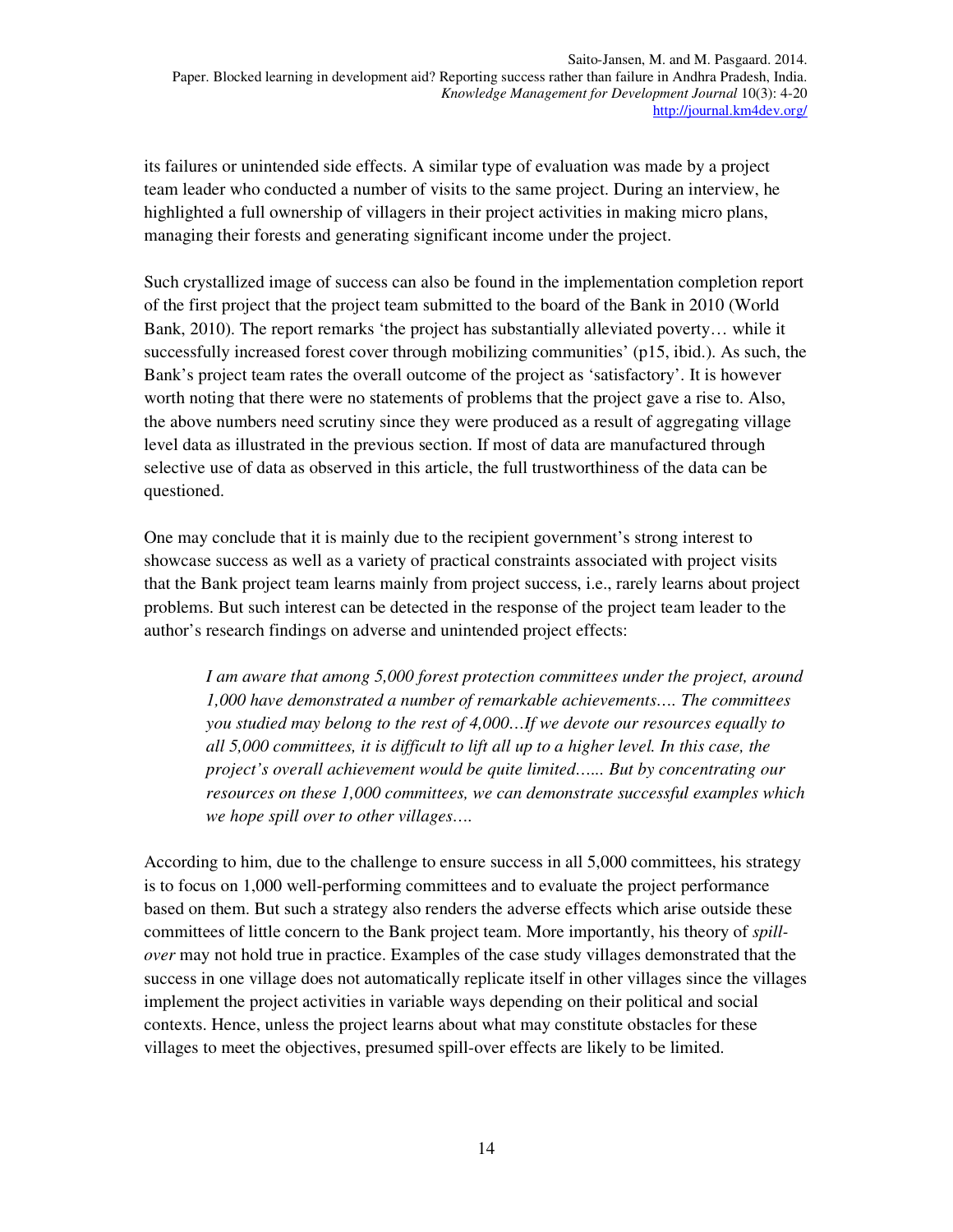His comments can be understood as part of an organizational context where project team is under pressure to actively seek the information on project achievements to make sure the timely disbursement of funds. Also, at the Bank, staff's promotion is closely tied to the quantity of projects that they manage and their project performance. This encourages staff to manage as many projects as possible, leaving little time for in-depth learning about each project, and making them rely on brief project visits organized by recipient government. Also, few want to seek out project problems since they don't want to be identified as managers of failed projects.

### **Why are development projects not permitted to learn from their problems?**

Drawing on the case study, this article aimed to understand the reasons why development organizations focus on project success rather than on failures, and thereby tend not to learn from project problems. To do so, the article analysed three interlinked sites of project learning activities facilitated by M&E. At each site, the article examined how different actors interacted in the collection and transformation of project information to manufacture project success, and how this image of a successful project crystalized as a result of the interactions. Particular attention was paid to the role of project actors and their relations, and how organizational factors, such as project indicators, project evaluation criteria, and promotion systems of the recipient government and the World Bank shaped particular networks as well as kinds of information that can be included for project reporting.

At the project site, some NGOs and villagers made the strategic choice not to raise critical viewpoints on the project for fear of punishment by officers, or their interests to collude with the officers to maintain their working relations or to access to project benefits. Even when villagers and NGOs pointed to problems, their remarks were simply dismissed by officers and thus did not enter project reporting documents through M&E.

At the recipient government*,* officers responsible of M&E reporting, selectively enrolled the information that pointed to project achievements in accordance with stated objectives but did not enrol the information that contradicted the project rationale.

At the World Bank*,* the image of a successful project was further crystalized with no references to project failures. This type of selective learning took place partly due to the limited budget and time allocated for project visits which hindered the project team from conducting an in-depth and long-term investigation of project impacts on both project and non-project areas. Instead, the project team had to rely on a brief visit organized by recipient government to accessible showcase villages. These villages generally receive more project support than remote villages and are willing to affirm project success. But major reasons for the selective learning are the criteria used for project fund disbursement as well as for internal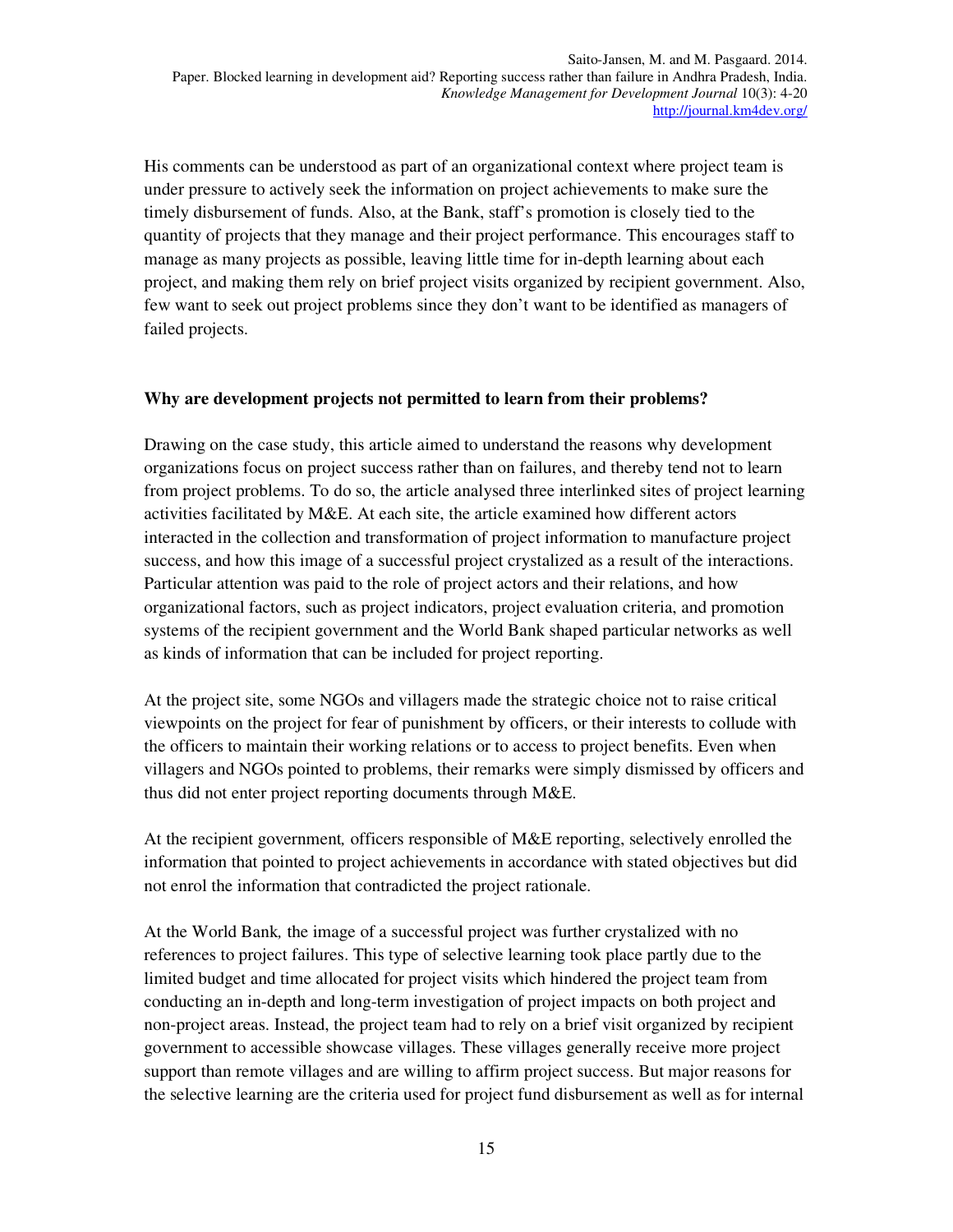promotion systems. The continuation of its project disbursement depends on the demonstration of tangible progress and the promotion of officers and Bank staff depends on work performances including successful implementation of the project. These criteria led to the formation of a collective interest among recipient government officers and Bank staff to translate project information to highlight project success while leaving contradictory project impacts unreported. Such interest was seen in the way that these two parties selectively used M&E performance indicators to emphasize project achievements but to mask its adverse and unintended consequences. It was also seen in that the project team presented little interest to question or alter the way project visit was organized by the recipient government and the way the overall performance of the project was evaluated.

Overall, one network (characterized by asymmetrical power relations, collusion and collaboration) was formed at a project site to disregard the information that contradicted the project rationale. Another network was formed within recipient government and the Bank to demonstrate successes but to leave problems unreported. These two networks were aligned nicely together to engineer the image of a successful project but to constitute multi-layered blockages to learning from problems.

On 29 October 2009, at the World Bank, the first author presented the findings on project learning practice and flagged the importance of learning from the project failures. Around 25 Bank staff participated, including those with prior experiences of managing Bank's projects. It is worth noting that the author's presentation on mixed project effects and blocked learning was followed by another presentation by a Bank staff on the project achievements to *balance* the views of the project. Yet, nobody opposed to the findings made by the author. On the contrary, several participants shared their own experiences facing the obstacles in addressing project problems. For instance, one former project team member of Malawi's social fund project, frequently featured as a best practice project within the Bank, shared her story to the audience: she was accused for being a 'liar' by the project team when she pointed out problems with the project.

These participants' responses indicate that the case is not an isolated one. But they also indicate that there are people at the Bank who are committed to detecting and correcting adverse and unintended effects. There are also some villagers, NGOs, officers, and development organizational staff who have personal motivation to report on problems. However, such individual motivation is not institutionally cultivated or encouraged. This raises a question of what are effective ways to facilitate project learning from problems both at individual and organizational levels.

The article highlights the critical need to restructure the existing organizational incentives within recipient governments and development organizations to cultivate a culture of learning of problems. First, there is a need to modify criteria used for project fund disbursement as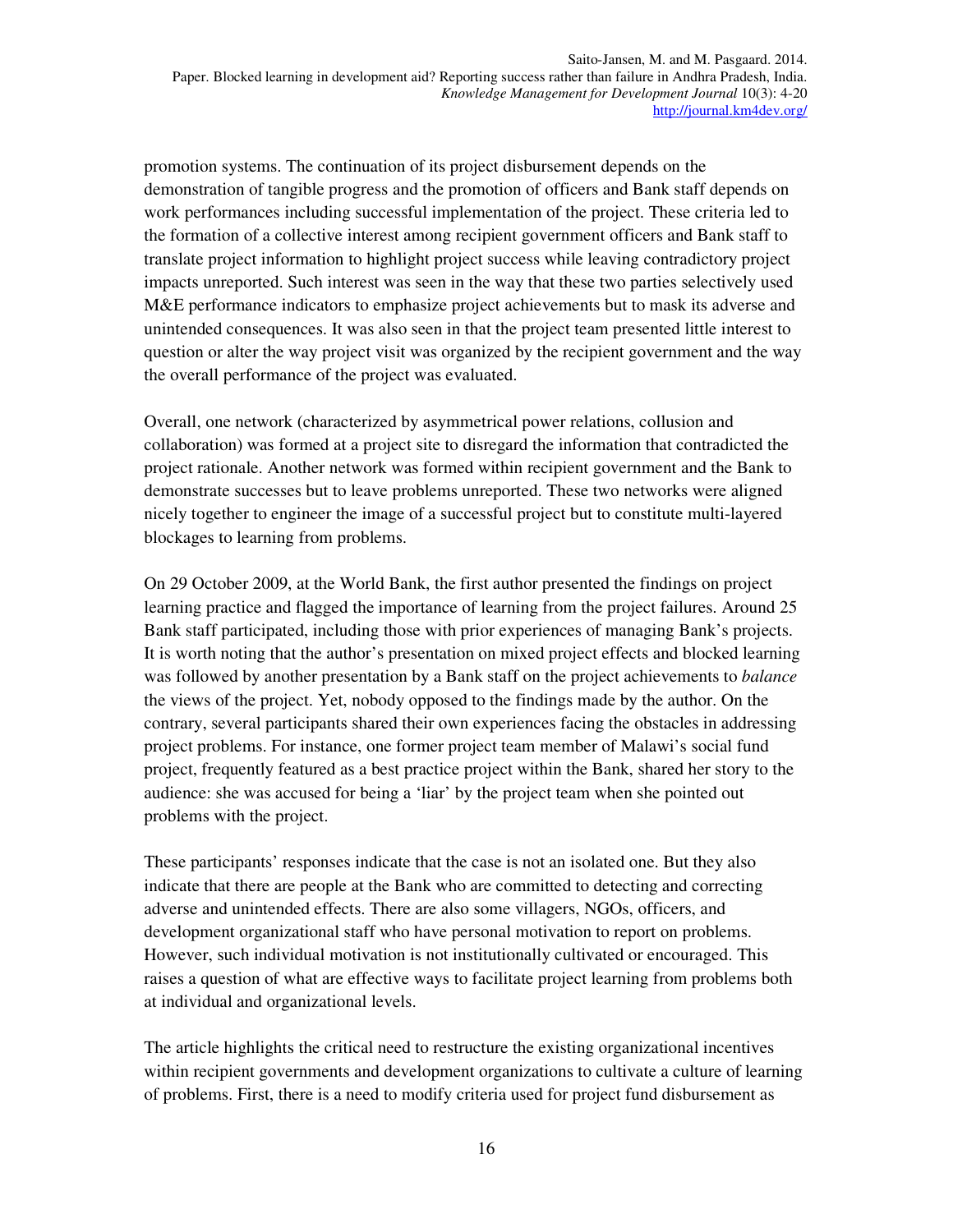well as for internal promotion systems. For instance, a project performance document could include assessments of both recipient government and project team of problems that the project encountered in project implementation and of how they dealt with the identified problems. Specifically, such assessments should supplement the existing quantitative performance indicators with indicators of a more qualitative and political character (Schreckenberg 2010) and any problems encountered should be actively followed up and reassessed. Likewise, the criteria to evaluate staff performance (that affects their future career advancement) should take into due consideration their capacity to learn from and solve the problems encountered, instead of exclusively considering tangible project progress as shown in the case study. Based on the project assessments, rewards can be offered to all project actors who point out and correct problems for example, in the form of official acknowledgement of their pro-activeness, promotion of staff and more funds to the project instead of punishment, demotion and losing jobs. In addition, a culture of in-depth learning should be instituted instead of a culture of quick learning. For this to happen, this paper points to several specific potentials to be realized. Development organizations should (1) allocate more funds for supervision to allow for a longer project visit to both project and outside project areas, instead of brief visits to selected showcase villages, (2) use broader sets of indicators as mentioned to capture more qualitative, social and political aspects of project effects that are not easily quantified and to monitor unintended project effects on surrounding populations, and (3) encourage and expand collaboration across development organizations and academic institutions to be able to draw findings from independent evaluations conducted by a third parties to the mutual benefit of development organizations, researchers/students, and intended project beneficiaries.

### **Acknowledgements**

We are truly indebted to Brit Winthereik, Casper Bruun Jensen, Finn Helles, Jens Friis Lund, Jesse Ribot and Thorsten Treue for providing very detailed suggestions for this article. Special thanks are given to the villagers, local NGOs, forest department officers in Andhra Pradesh, India, and World Bank officers for their cooperation with the study.

### **References**

 Andhra Pradesh Forest Department. (2005) *Light at the end of the tunnel: Sparks of success*. Andhra Pradesh, India

 Andhra Pradesh Forest Department. (2007) *Andhra Pradesh community forest management project report, progress report (October-February 2007).* Andhra Pradesh, India.

 Baviskar, A. (2005) 'Between micro-politics and administrative imperatives: decentralization and the watershed mission in Madhya Pradesh, India', in J. Ribot and A.

 Larson (eds.), *Democratic Decentralisation through a Natural Resource Lens*. London: Routledge.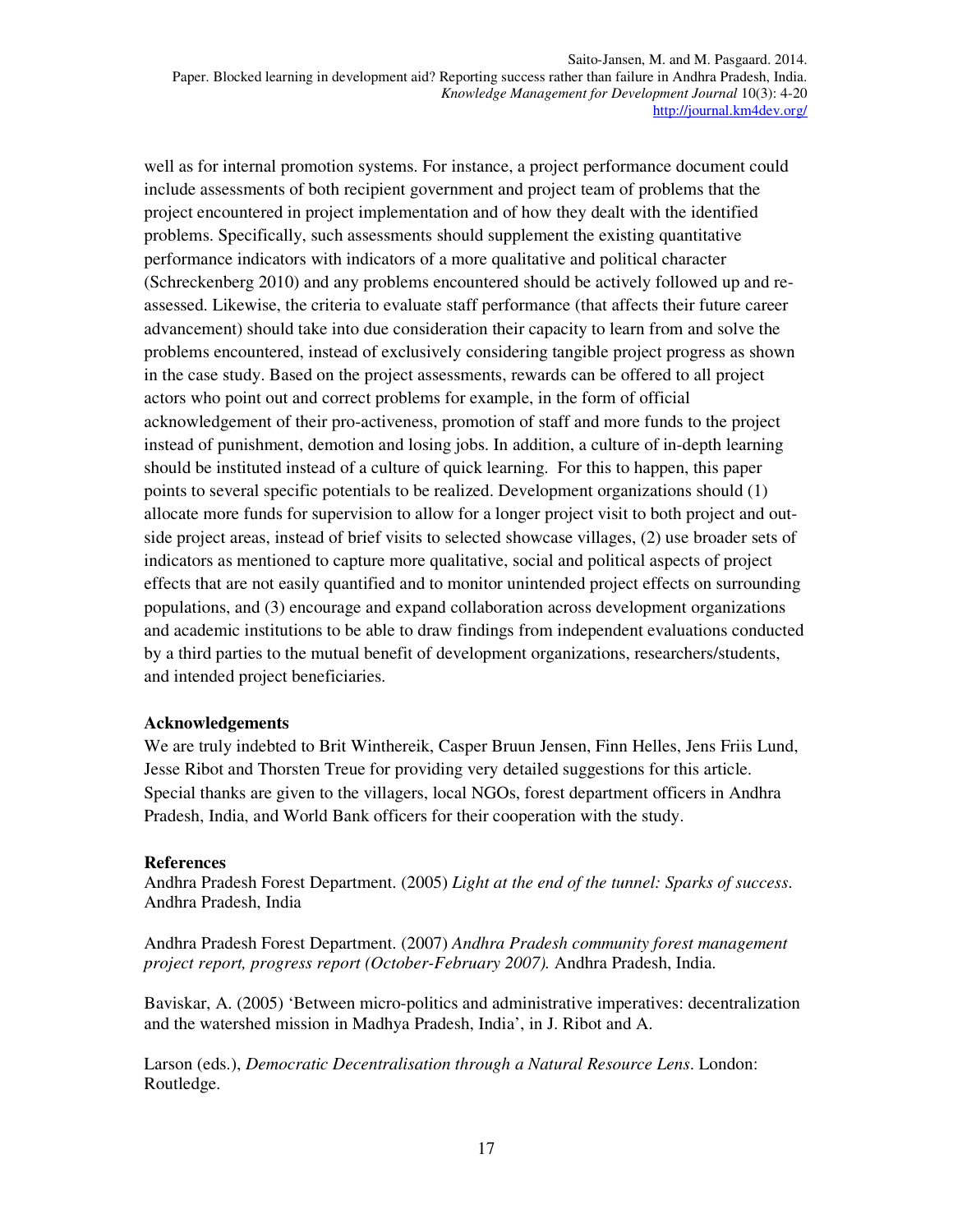Berg, E (2000) Why aren't aid organizations better learners? In J. Carlsson & L.Wohlgemuth (Eds.), *Learning in Development Co-operation*. Stockholm: Almqvist & Wiksell International.

 Chambers, R. (2006) *Poverty unperceived: traps, biases and an agenda*. Institute of Development Studies working paper, No. 270. Brighton: Institute of Development Studies.

 Edwards, M. (1997) 'Organizational learning in non-governmental organizations: what have we learned?. Public Administration and Development, 17: 235–250

 Goldman, M. (2005) *Imperial Nature: The World Bank and Struggles for Social Justice in the Age of Globalization.* New Haven: Yale University Press.

 Government of India. (1990) Involving of village communities and voluntary agencies for regeneration of degraded forest lands (Letter no. 6-21/89-PP, June 1, 1990). New Delhi Ministry of Environment and Forests Government of India.

Government of Andhra Pradesh. (2004) Government Orders. Andhra Pradesh. India.

 Hulme, D. (1989) 'Learning and no learning from experience in rural project planning', Public Administration and Development 9 (1-16).

 Latour, B. (1986) 'The powers of association'. In J. Law (Eds.), *Power, Action and Belief*. London: Routledge & Kegan Paul.

Leach, M. and Mearns, R. (1996) Chapter 1 in R. Mearns and M. Leach (eds.), 'The Lie of the Land: Challenging Received Wisdom on the African Environment'. Oxford: James Currey.

Li, T.M. (2007) Practices of assemblage and community forest management. Economy and Society 36: 263-293.

 Mosse, D. (2005) *Cultivating Development: Ethnography of Aid Policy and Practice.* London, Ann Arbor, MI.: Pluto Press.

Milne, S. and Adams, B. (2012) Market Masquerades: Uncovering the Politics of Community-level Payments for Environmental Services in Cambodia. Development and Change 43: 133-158.

Pasgaard, M. (2013). The challenge of assessing social dimensions of avoided deforestation: Examples from Cambodia. Environmental Impact Assessment Review, 38: 64–72.

 Saito-Jensen, M. and Jensen, C. B. (2010). Rearranging social space: boundary-making in a Joint Forest Management Project, Andhra Pradesh, India. Conservation and Society 8(3): 196- 208

 Schreckenberg, K., Camargo, I., Withnall, K., Corrigan, C., Franks, P., Roe, D., Scherl, L. M. and Richardson, V. (2010). Social assessment of conservation initiatives: a review of rapid methodologies. London: International Institute for Environment and Development (IIED).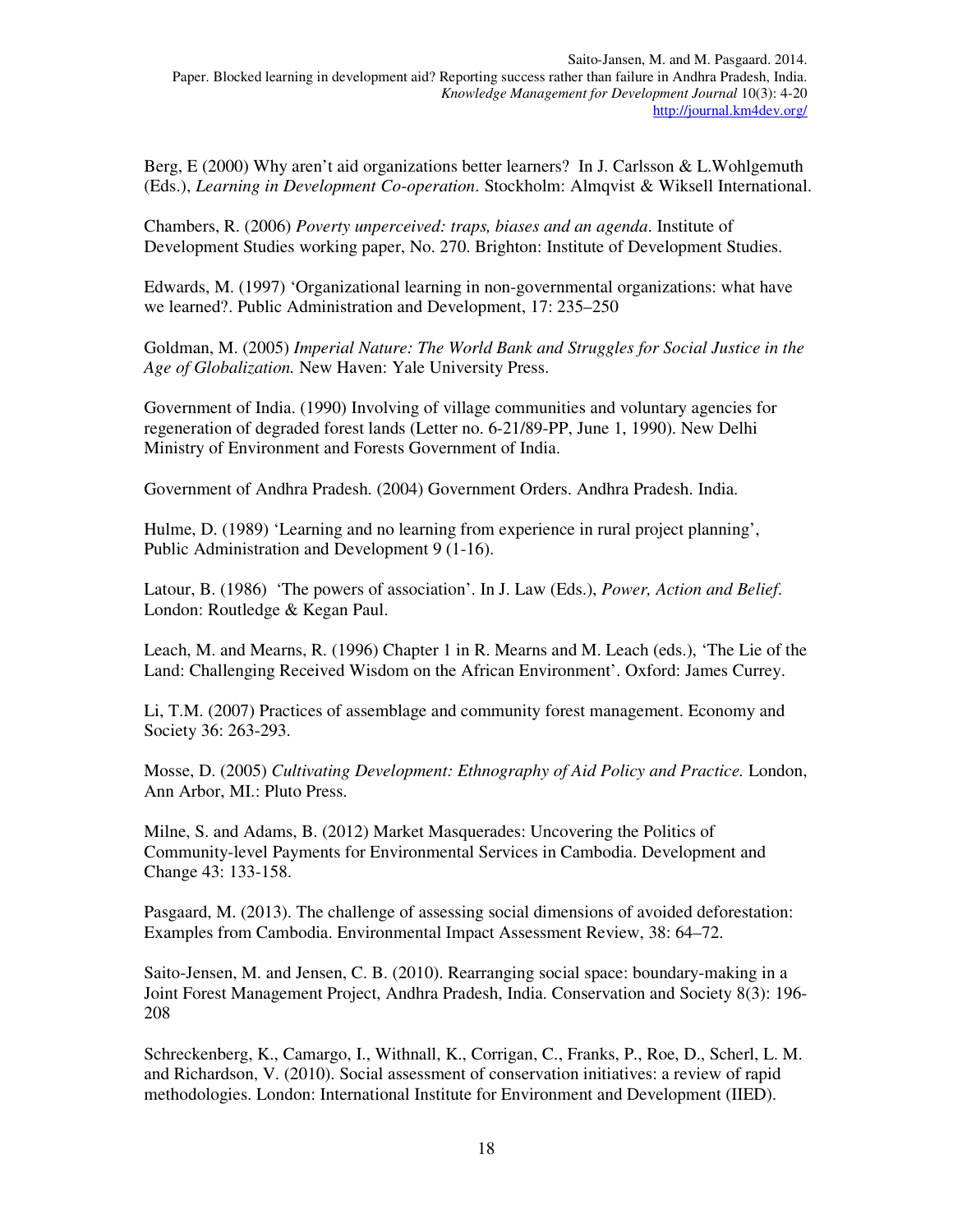Wade, H. R. (2011) Muddy waters: inside the World Bank as it struggled with the Narmada projects. Economic and Political Weekly 46 (40): 44-65

 World Bank. (1994) India Andhra Pradesh forestry project. Staff appraisal report, Washington D.C.: World Bank.

 World Bank. (2002a) *Performance Assessment Report India Andhra Pradesh Forestry Project* Operations Evaluation Department. Washington D.C.: World Bank.

 World Bank. (2002b) India Andhra Pradesh Community Forest Management Project. Project appraisal document. Washington D.C.: World Bank.

 World Bank. (2007) *How to Build M & E Systems to Support Better Government.* Washington D.C.: World Bank.

 World Bank. (2010) Implementation completion report for the Andhra Pradesh Community Forestry Management Project, Washington D.C.: World Bank.

 Young, S (2012) The value of learning: understanding and measuring the impact of KM in international development, Knoweldge Management for Development Journal 8 (1): 2-12.

### **About the authors**

*Moeko Saito-Jensen* obtained a PhD degree from the University of Copenhagen in 2009. Her PhD thesis was entitled 'Intended and Unintended Consequences of Community based Natural Resource Management projects.' This article was written as a part of her PhD thesis and drew on her prior working experience with the World Bank from 2003 to 2005. She has published articles related to participatory approaches to natural resource management and the risk of elite capture in the journals of World Development, Society and Natural Resources, Environmental Conservation, Human Ecology and Conservation and Society. She currently works in Cambodia engaging in climate change mitigation and adaptation initiatives with the aim to ensure social equity and environmental sustainability. E-mail: moesaito@gmail.com

*Maya Pasgaard* graduated in Biology at the University of Copenhagen in 2009. She wrote her PhD thesis at the Department of Food and Resource Economics, University of Copenhagen in 2014 on equity in forest protection policies with a focus on the implementation of a community-based Reduced Emissions from Deforestation and Forest Degradation (REDD+) project in Northern Cambodia. She is a post-doctoral researcher at the Department of Geosciences and Natural Resource Management, University of Copenhagen, where she coordinates and teaches various courses. She was involved in the project entitled Impacts of Reducing Emissions from Deforestation and Forest Degradation and Enhancing Carbon Stocks (I-REDD+) and she contributes to the Global Land Project. One of her specific fields